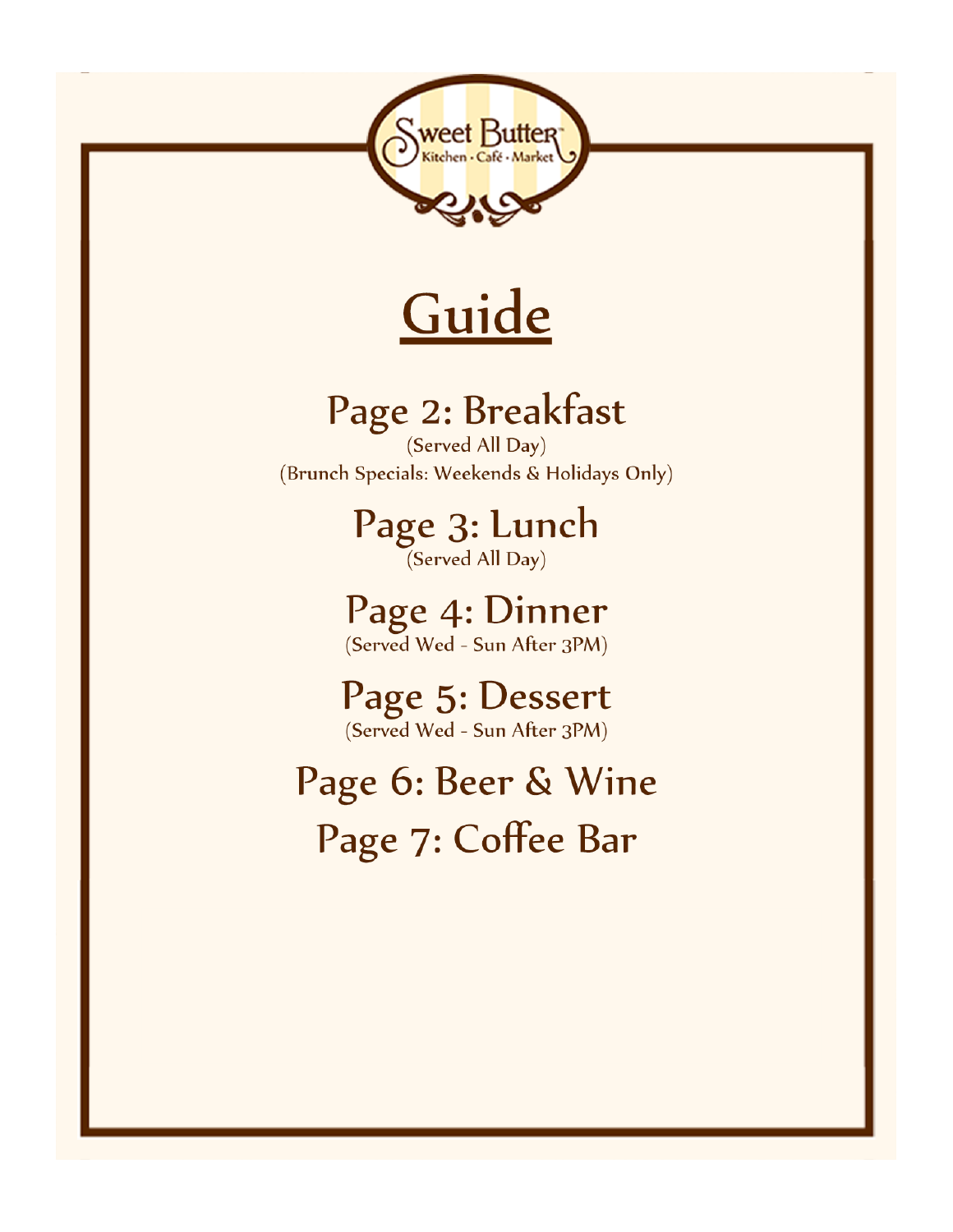

#### The SB Breakfast Sandwich

Fried Egg, Niman Ranch Applewood Smoked Bacon, Roasted Tomatoes, Arugula & Dijon Aioli on Grilled Country Bread with Arugula Salad \$13.95 add avocado \$2.75

#### Bistro Breakfast Sandwich

Two Scrambled Eggs, Niman Ranch Applewood Smoked Bacon, Grafton Cheddar Cheese & Dijon Aioli on a Brioche Bun with Arugula Salad \$14.50 add avocado \$2.75

#### The Sweet Butter Scramble

Three Eggs with Homemade Lime Tortilla Chips, Roasted Cherry Tomatoes & Pepper Jack, with Avocado Slices, Homemade Salsa & Arugula Salad \$13.75

#### er Breakfast Scramble

Egg White Scramble with Spinach, Grilled Chicken Breast, Roasted Cherry Tomatoes, Grilled Asparagus, Feta Cheese and Arugula Salad \$14.95 add avocado \$2.50

sub Mama Lil's Peppers for tomatoes, no charge

# Eggs & White Beans

Two Sunny Side-Up Eggs, Homemade Cannelini Bean Purée & Roasted Tomatoes, served Open-Faced on Toasted Rustic Millstone Bread with Arugula<br>Salad \$13.7 Salad \$13.75

# Egg in a Cup (M-F until 11:00am only)

Allow 15 Minutes Egg baked in a ramekin with Mama Lil's Spicy Peppers & Laura Chenel Goat Cheese, with Grilled Country White Bread & Sweet Butter \$9.95

#### vo Egg Breakfa

With Niman Ranch Applewood Smoked Bacon or Chicken Apple Sausage & Country Toast \$13.25

#### Poached Eggs & Fine Herbes Toast

Two Poached Eggs over Dressed Arugula drizzled with Fines Herbes Oil. Served with Country White Bread Grilled in Fines Herbes Oil \$11.50

#### **The Matiliia**

Smoked Scottish Salmon, Red Onion, Cucumber, Caper Berries & Boursin, with Millstone Bread \$16.50

# Breakfast

# Mia's Breakfast

Two Eggs, Two Buttermilk Pancakes with Sweet Butter & Pure Maple Syrup, & Two Strips of Niman Ranch Applewood Smoked Bacon or Two Chicken Apple Sausages \$15.50 sub blueberry buttermilk pancakes \$2 sub banana nutella pancakes \$2.95

#### Buttermilk Fried Chicken & Waffles

Buttermilk Fried Mary's Chicken and Our Belgian Waffle, with Melted Sweet Butter & Pure Maple  $Syrup$  \$15.50

#### Pancake Breakfast

Three Buttermilk Pancakes with Sweet Butter & Pure Maple Syrup **\$12.95**  sub blueberry buttermilk pancakes \$2 sub banana nutella pancakes \$2.95

#### Sunrise Kid's Breakfast

Two Buttermilk Pancakes with Sweet Butter & Pure Maple Syrup with Strawberries & Blueberries \$11.95

# Belgian Waffle with Sweet Butter and Pure Maple

Syrup add seasonal berries \$3.50

#### Brioche French Toast With Fresh Seasonal Berries & Confectioner's Sugar, with Sweet Butter & Pure Maple Syrup

Sweet Butter Parfait

Our Granola with Seasonal Berries, Savannah Bee Honey, Fresh Mint & Whole Milk Yogurt \$11.25

#### SB Homemade Granola & Berries with Milk \$10.75 oat, coconut, soy, or almond milk, add \$1.00

Porridge  $(daily\ until\ 11:00\ am\ only)$ McCann's Steel Cut Oatmeal, Sweet Butter, Brown Sugar & a dash of Cinnamon \$9.50 add seasonal berries \$3.50 add candied pecans \$1.95 add bananas, dried cranberries \$1.75 each V

# Filet Mignon Breakfast Burrito

Creekstone Farms Beef Filet Mignon, Scrambled Eggs, Pepper Jack Cheese & Potatoes in a Flour<br>Tortilla, with Pico de Gallo & Guacamole \$16.75 Tortilla, with Pico de Gallo & Guacamole sub whole wheat tortilla \$.95

#### The SB Breakfast Burrito

Chicken Apple Sausage, Scrambled Eggs, Pepper Jack Cheese, Potatoes, Pico de Gallo & Guacamole<br>in a Flour Tortilla \$15.95 in a Flour Tortilla

# Salsa Verde Breakfast Burrito Mojado

Chicken, Scrambled Eggs, Pepper Jack Cheese, Tortilla Strips & Avocado in a Flour Tortilla, covered in Salsa Verde.

#### Croque Madame

Grilled French Ham, Gruyere & Dijon Mustard on Baguette, Topped with Béchamel & Sunny Side-Up Egg with Arugula Salad \$15.50

#### Chilaquiles <sup>V</sup>

\$13.95

Vegan. Soy Chorizo, Black Beans, Homemade Lime Tortilla Chips sautéed in Homemade Salsa Roja, topped with Homemade Vegan Cashew Crema,<br>Green Onions, Avocado & Pico de Gallo \$13.95 Green Onions, Avocado & Pico de Gallo add sunny-side up egg \$2.50

#### Emma's Avocado Toast<sup>V</sup>

Smashed Avocado, Lemon Juice, Monini Olive Oil, Fleur del Sel, Crushed Red Peppers on Toasted Rustic Millstone Bread add fried or sunny-side up egg \$2.50

Omelettes (with Mixed Greens & Toast) \$14.95

Laura Chenel Goat Cheese & Fines Herbes

French Ham & Gruyere

Grilled Zucchini, Asparagus, Corn & Roasted Cherry Tomatoes

 SB Power Omelette – Spinach, Mama Lil's Peppers & Egg Whites

Fingerling Potatoes Caramelized Onions, Applewood Smoked Bacon & Gruyere all omelettes: sub egg whites \$1.75

# Brunch Specials **Breakfast Sides**

| Available All Day on Weekends & Holidays Only                              |         | Niman Ranch Applewood Smoked Bacon                   |        |
|----------------------------------------------------------------------------|---------|------------------------------------------------------|--------|
| <b>Country Breakfast</b>                                                   |         |                                                      | \$5.95 |
| Fluffy Homemade Biscuits with Our Sausage<br>Gravy, with your choice of:   |         | Chicken & Apple Sausage                              | \$5.95 |
| <b>Two Eggs</b><br>$-0r-$                                                  | \$13.95 | Our Breakfast Potatoes with Onions<br>& Bell Peppers | \$5.95 |
| <b>Buttermilk Fried Chicken Tenders</b>                                    | \$14.95 | Fresh Fruit                                          | \$5.95 |
| <b>Eggs Benedict</b><br>Call or check website for weekly Benedict(s)<br>mp |         | Fresh Berries <sup>V</sup>                           | \$6.50 |

# Pastries

#### ise check the pastry case for additional daily sweets

| <b>Chocolate Chip Cookie</b>         | \$3.50 |
|--------------------------------------|--------|
| Peanut Butter Oatmeal Cookie (v/gf)  | \$3.50 |
| Caramel Fleur de Sel Brownie         | \$4.75 |
| <b>Buttermilk Doughnut Muffin</b>    | \$4.75 |
| Chocolate Doughnut Muffin (v/gf)     | \$4.95 |
| Cookie of the Day                    | \$3.50 |
| Bar of the Day                       | \$4.75 |
| Cake by the Slice                    | \$6.75 |
| Plain   Chocolate   Almond Croissant | \$4.50 |

Two Eggs  $$13.95$ -or-Buttermilk Fried Chicken Tenders \$14.95 Eggs Benedict Call or check website for weekly Benedict(s) mp Homemade Herb Pork Sausage Patties \$5.95 Biscuits & Gravy **Biscuits & Gravy** Biscuits with Sweet Butter & \$6.25 Strawberry Jam Kids Menu

Grilled Nutella or PB&J Sandwich On Pain de Mie dusted with Confectioner's Sugar \$8.50 add strawberries \$3.50 | add banana \$1.75 Sliders 2 Sliders with Ketchup and Shoestring Fries \$9.75

Grilled Cheese Pain de Mie, Tillamook Cheese & Shoestring Fries \$8.75

# **Ouesadilla**

Flour tortilla with mozzarella and Tillamook cheddar, with Shoestring Fries sub whole wheat tortilla \$.95

Sweet Butter always uses the finest ingredients when preparing all menu items. Our turkey is roasted in house and is free range and nitrate free. Our ground beef and tenderloin are grass fed. Our chicken is free range and antibiotic free, and our bacon is nitrate free. SB's salad dressings, dips and spreads are all made in house and prepared without any preservatives.<br>V = Vegan V = Vegan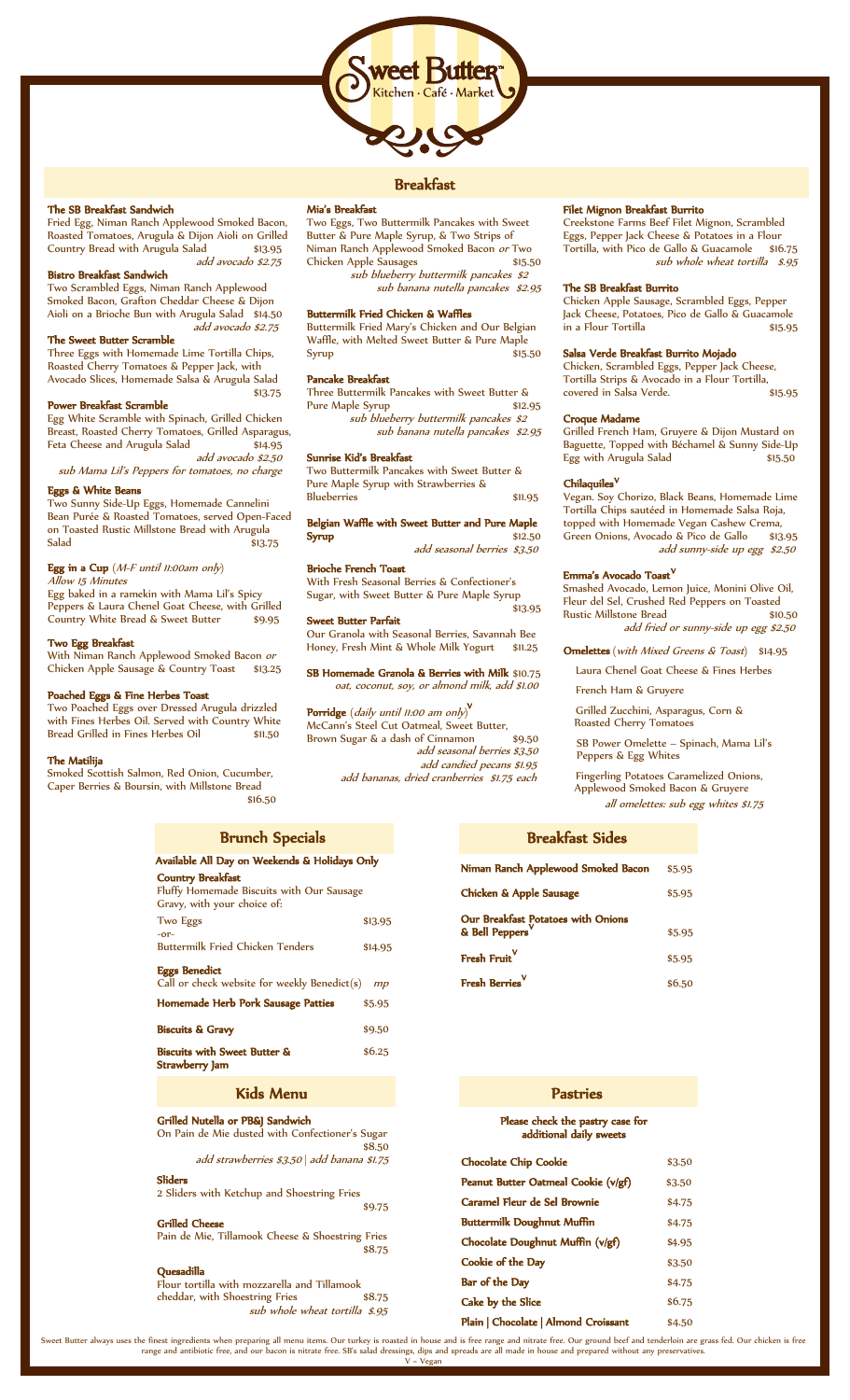

# House Roasted Turkey & Dalmatia Fig Jam

Grilled with St. Agur Bleu Cheese & Mozzarella on a Rustic Millstone Bread with Arugula<br>Salad \$13.95

# House Roasted Turkey & Guacamole

With Pepper Jack & Heirloom Tomatoes on Ciabatta with our Homemade Lime Tortilla Chips and Salsa Roja

#### Turkey Swiss

With Heirloom Tomatoes, Little Gems Lettuce, Mayo & Whole Grain Mustard on Country White Bread<br>with Mixed Greens Salad \$13.95 with Mixed Greens Salad

#### ½ Sandwich with a Cup of Soup & Mixed Greens Salad

BLT or Turkey Swiss or Turkey Fig or Egg Salad or Yoga **\$13.95** 

#### Curried Chicken Salad

Chicken, Celery, Red Onion, Fuji Apples & Light Yogurt Dressing on Rustic Millstone with Mixed<br>Greens Salad \$13.75 Greens Salad

#### Egg Salad

Tarragon, Cornichons, Red Onion, Arugula, & Dijon Aioli on Toasted Country Bread with Arugula  $Salad$   $$12.95$ 

#### Italian Tuna

Red Onion, Parsley, White Beans dressed with Our Vinaigrette & just a touch of Mayo with Kalamata Olive Tapenade, Arugula & Roasted Cherry Tomatoes on Ciabatta with Arugula Salad<sup>5</sup> \$15.25

#### Italian Tuna Melt

Our Italian Tuna Salad with Roasted Cherry Tomatoes, Grafton Cheddar & Dijon Aioli on Country White Bread with Shoestring Fries \$15.25

# Mixed Greens with Fuji Apples

With Montchèvre Goat Cheese, Dried Cranberries & SB's Candied Pecans with Our Dijon Vinaigrette \$14.50

add chicken \$4.50

#### Cobb Salad

Chopped Chicken, Romaine, Hard Boiled Egg, Niman Ranch Applewood Smoked Bacon, Tomatoes & Point Reyes Bleu Cheese with Homemade Ranch or Dijon Vinaigrette \$16.50

add avocado \$2.75

#### THE Chinese Chicken

Pulled Chicken, Napa & Red Cabbage, Carrots, Scallions, Peanuts & Fried Won Ton Crisps with Our Creamy Asian Dressing \$15.50

#### Southern Fried Chicken Salad

SB's Famous Mac n' Cheese

SB's Hot Cheesy Artichoke Dip

with Homemade Tortilla Chips

Allow 15 Minutes

Allow 15 Minutes

Topping

Buttermilk Fried Mary's Chicken, Romaine, Tomatoes, Black Beans, Grilled Corn with Our Homemade Ranch Dressing & BBQ Sauce \$15.25

A savory blend of Cheeses with a crispy Panko

A blend of Artichokes, Parmesan and Garlic Aioli

Buttermilk Fried Mary's Chicken Tenders With Our Ranch Dip & Shoestring Fries \$13.75

# Sandwiches & Wraps

#### Spicy BBQ Fried Chicken Wrap

Napa & Red Cabbage, Scallions, Cilantro, Jalapeños, Shredded Carrots, Our Chipotle Dressing & BBQ Sauce in a Flour Tortilla with Shoestring Fries \$15.95

sub whole wheat tortilla \$.95 vegetarian: sub buttermilk fried cauliflower

#### Buffalo Fried Chicken Wrap

Napa & Red Cabbage, Carrots, Cherry Tomatoes, Celery, Ranch and Homemade Buffalo Sauce & a side of St. Agur Bleu Cheese Dip in a Flour Tortilla with Our Homemade Potato Chips \$15.95 sub whole wheat tortilla \$.95 vegetarian: sub buttermilk fried cauliflower

#### Leslie's Fried Chicken Sandwich

Buttermilk Fried Chicken Breast with Heirloom Tomatoes, Shredded Lettuce, Onions & Homemade Honey Mustard Aioli on Brioche with Shoestring  $Fries$   $$16.50$ 

#### Chicken Paillard

Grilled Rosemary Chicken Breast with Laura Chenel Goat Cheese, Dressed Arugula & Dijon Aioli on Brioche Bun with Shoestring Fries

#### Sweet Butter BLT

Niman Ranch Applewood Smoked Bacon, Heirloom Tomato, Little Gems & Dijon Aioli on Country<br>Tomato, Little Gems & Dijon Aioli on Country<br>Bread with Shoestring Fries \$14.25 Bread with Shoestring Fries add grilled chicken breast \$5.95 | add avocado \$2.50

# Croque Monsieur

Grilled French Ham & Gruyere with Dijon Mustard on Pain de Mie & Béchamel with Arugula Salad \$14.25

#### SB Grilled Cheese

Grafton Cheddar, Roasted Cherry Tomatoes & Basil Aioli on Rustic Millstone with Shoestring Fries \$13.50

add bacon \$3.95

#### Salads

#### Tuna Niçoise

Italian Tuna, Mixed Greens, Cherry Tomatoes, Fingerling Potatoes, Green Beans, Kalamata Olives & Hard Boiled Eggs with Dijon Vinaigrette or<br>Lemon Dressing \$16.50 Lemon Dressing **\$16.50** 

#### South of the Boulevard

Chopped Grilled Chicken, Romaine, Black Beans, Cherry Tomatoes, Grilled Corn, Avocado, Cotija Cheese & Tortilla Strips with Our Chipotle **Dressing** 

#### Grilled Vegetable Salad

Asparagus, Corn, Zucchini, Cherry Tomatoes & Avocado with Our Dijon Vinaigrette \$14.95 add chicken \$4.50 add grilled wild salmon \$9.00

# SB Kale Chopped Salad

Truffle Filet Mignon Sandwich

Homemade Potato Chips

Trio of Sliders

The Caprese

**Ouesadilla** 

The Yoga V

with Arugula Salad

Spicy Veggie Wrap

with Shoestring Fries The SB Veggie Burger

Filet Mignon, Truffle Aioli, Gruyere, Caramelized Onions & Arugula on Rustic Millstone with

Certified Angus Beef with Our Thousand Island, Shredded Lettuce, Grafton Cheddar, Sliced Tomatoes, Pickles & Red Onions on Brioche Bun

Homemade Vegan Patty with Lettuce, Tomato, Swiss Cheese, Onions, Avocado & Chipotle Vegenaise on a Brioche Bun & Shoestring Fries

Fresh Mozzarella, Heirloom Tomatoes & Fresh Basil topped with Extra Virgin Olive Oil, Fleur de Sel, Fresh Ground Pepper & Basil Aioli on Ciabatta

Flour Tortilla with Pepper Jack Cheese & Scallions, served with Our Guacamole & Lime Tortilla Chips, Pico de Gallo & Sour Cream \$13.95

Homemade Black Bean Hummus, Avocado, Carrots, Radishes, Yellow Peppers, Romaine, Red Onions, Edamame, Cucumber, Sprouts & Chipotle Vegenaise in a Whole Wheat Tortilla

V

with Our Homemade Potato Chips

vegetarian: sub grilled mushrooms & roasted peppers (\$13.50)

add grilled chicken breast \$5.95

add chicken \$4.50

add avocado \$2.75

\$14.95

Sopressatta Salami or Grilled Chicken, Kale, Provolone, Garbanzos, Roasted Red Peppers, Celery, Red Onions & Pepperoncini with Our Italian<br>Balsamic Vinaigrette Balsamic Vinaigrette

Homemade Cannelini Bean Purée, Roasted Cherry Tomatoes & Dressed Arugula on Rustic Millstone with Arugula Salad \$12.50

Chopped Romaine, Parsley, Mint, Tomatoes, Feta Cheese, Persian Cucumbers, Kalamata Olives, Red Onion with Our Lemon Vinaigrette, with a side of Official With Our Bernor, Theory Concerns 314.50 add chicken \$6

#### Goddess Salad

Romaine Lettuce, Cucumbers, Radicchio, Red Onions, Tomato, Avocado, Cannelini Beans, Goat Cheese with Our Green Goddess Dressing \$14.25

# Vegan Goddess Salad <sup>V</sup>

Romaine Lettuce, Cucumbers, Radicchio, Red Onions, Tomato, Avocado, Cannelini Beans, with Our Vegan Ranch Dressing \$13.95

# Small Plates

# Emma's Avocado Toast <sup>V</sup>

Smashed Avocado, Lemon Juice, Monini Olive Oil, Fleur del Sel, Crushed Red Peppers on Toasted Rustic Millstone Bread add fried or sunny-side up egg \$2.00

#### Baguette with Vermont Butter & Fig Jam

Toasted Baguette served with Salted Vermont Creamery Butter & Dalmatia Fig Jam add St. Agur bleu cheese \$2.00

# Lunch Sides

| Homemade Lime Tortilla Chips with<br>Guacamole <sup>V</sup> |  | \$8.50 |
|-------------------------------------------------------------|--|--------|
| Grilled Pita & Homemade Hummus <sup>V</sup>                 |  | \$6.95 |
| Shoestring Fries with Ketchup $^{\mathsf{V}}$               |  | \$5.75 |
| Arugula Salad with Lemon Dressing $^{\mathsf{V}}$           |  | \$4.95 |
| Grilled Chicken Breast                                      |  | \$5.95 |
| $\sim$ 10 $\sim$ 10                                         |  |        |

Homemade Soups of the Day

Cup: \$6 Bowl \$8

 (Available at 11AM) Specialty Soup

Sweet Butter always uses the finest ingredients when preparing all menu items. Our turkey is roasted in house and is free range and nitrate free. Our ground beef and tenderloin are grass fed. Our chicken is free range and

With Laura Chenel Goat Cheese, Mixed Greens,

# Greek Salad

sub vegan ranch \$.75 vegetarian: sub buttermilk fried cauliflower Vegan Soup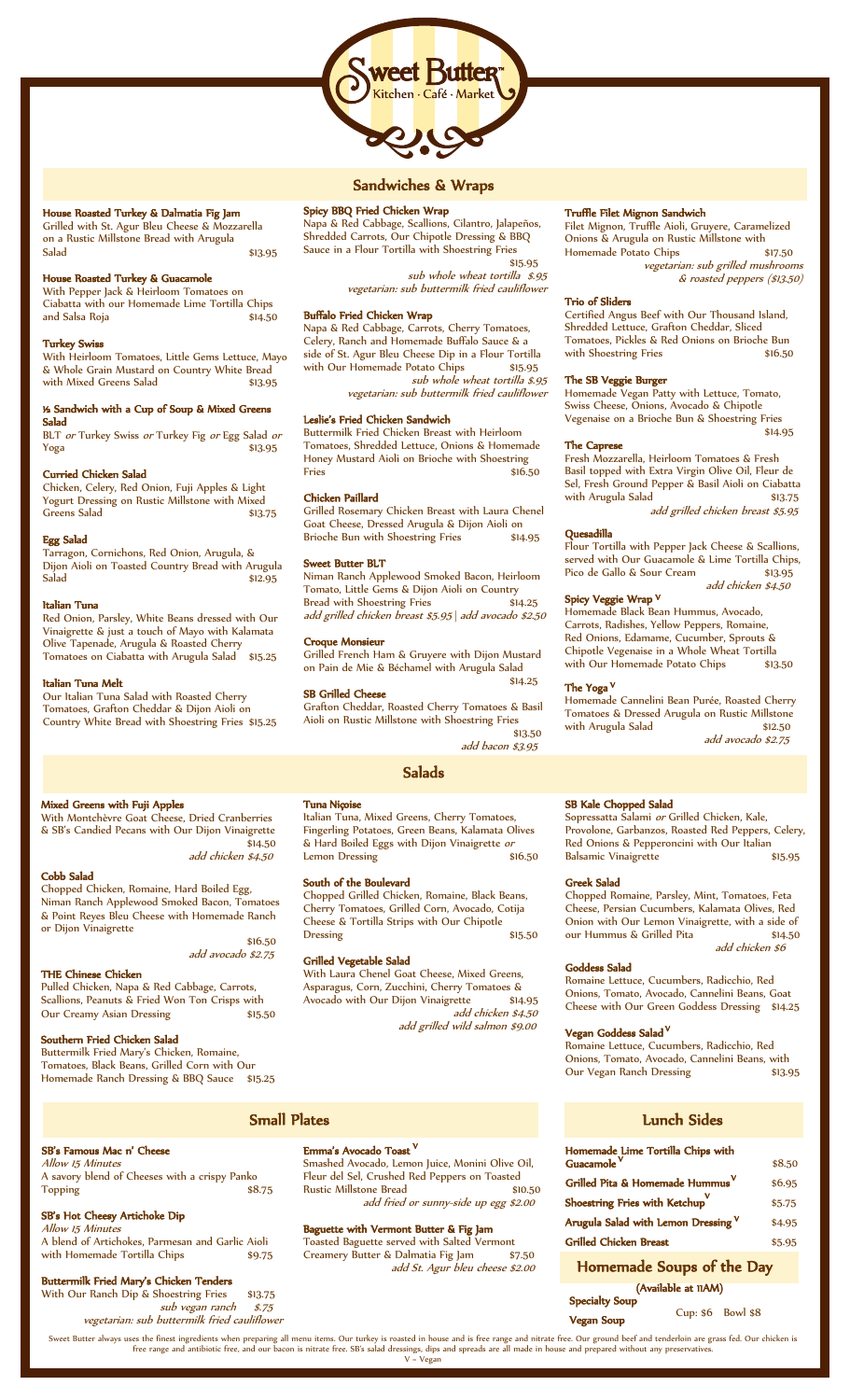# DINNER



# **VEGETABLES**

CRISPY BRUSSELS SPROUTS medjool dates, serrano chili, sesame and lime 11 **TURMERIC CAULIFLOWER**  $\check{v}$  with lemon & chili flakes 11 BABY BELLA MUSHROOM  $V$  fried, with grilled green beans & chipotle aioli 11 HEIRLOOM CARROTS<sup>V</sup> roasted, with orange glaze and sumac **GRILLED BROCCOLI**  $^{\vee}$  chili flakes, toasted almonds 9 LEMON ASPARAGUS with feta cheese 9

# **SALADS**

LOUISE'S CAESAR SALAD romaine, parmesan, homemade lemon-garlic croutons, family recipe 12 CHOPPED SALAD romaine hearts, salami, turkey, banana pepper, provolone, garbanzo beans, red onion, red pepper 16 GRILLED VEGETABLE SALAD mixed greens, asparagus, corn, zucchini, cherry tomatoes, avocado, with goat cheese Add: chicken \$6 • salmon \$9 • steak \$11 15

# SMALL PLATES

MEATBALLS & MARINARA 15 FRIED CALAMARI with marinara 17 CRAB CAKES with basil aioli 19 **SWEET BUTTER TACOS** skirt steak | grilled chicken | pulled pork | cauliflower  $\frac{v}{11}$ GARLIC BREAD on french baguette with marinara 8 CORNBREAD & HONEY BUTTER 7

# PIZZAS

THE BEEHIVE pepperoni, calabrian chili, honey drizzle 17 THE FUNGHI truffle oil, mushroom, 3 cheese, arugula 17 THE CLASSIC cheese pizza 14 THE BBQ CHICKEN homemade hickory bbq, grilled chicken, cilantro, red onion 17

# **PASTAS**

LOBSTER AGNOLOTTI homemade agnolotti, new england lobster, marinara 24 CACIO E PEPE homemade bucatini, grana padano, pecorino, fresh pepper 17 LA MER homemade spaghetti, tomato, calamari, salmon, shrimp 23

# LARGE PLATES

HICKORY BARBECUE PORK RIBS niman ranch pork ribs, our hickory bbq, served with cornbread & honey butter 25 BANH M1 BURGER <sup>V w/ impossible meat</sup> angus beef, cilantro, serrano, pickled carrots & cucumber, sriracha aioli, shoestring fries 17 BUTTERMILK FRIED 1/2 CHICKEN and heirloom tomato salsa, with cornbread & honey butter 22 GRILLED SALMON WITH HEIRLOOM TOMATO SALSA with lemon asparagus & feta cheese 24 TRIO OF SLIDERS angus beef, lettuce, grafton cheddar, tomatoes, pickles & onion on mini brioche buns, shoestring fries 16 STEAK & FRITES grilled wagyu steak, pepper-brandy sauce, served with shoestring fries 32 ROSEMARY 1/2 CHICKEN rosemary, lemon, potatoes, carrots 20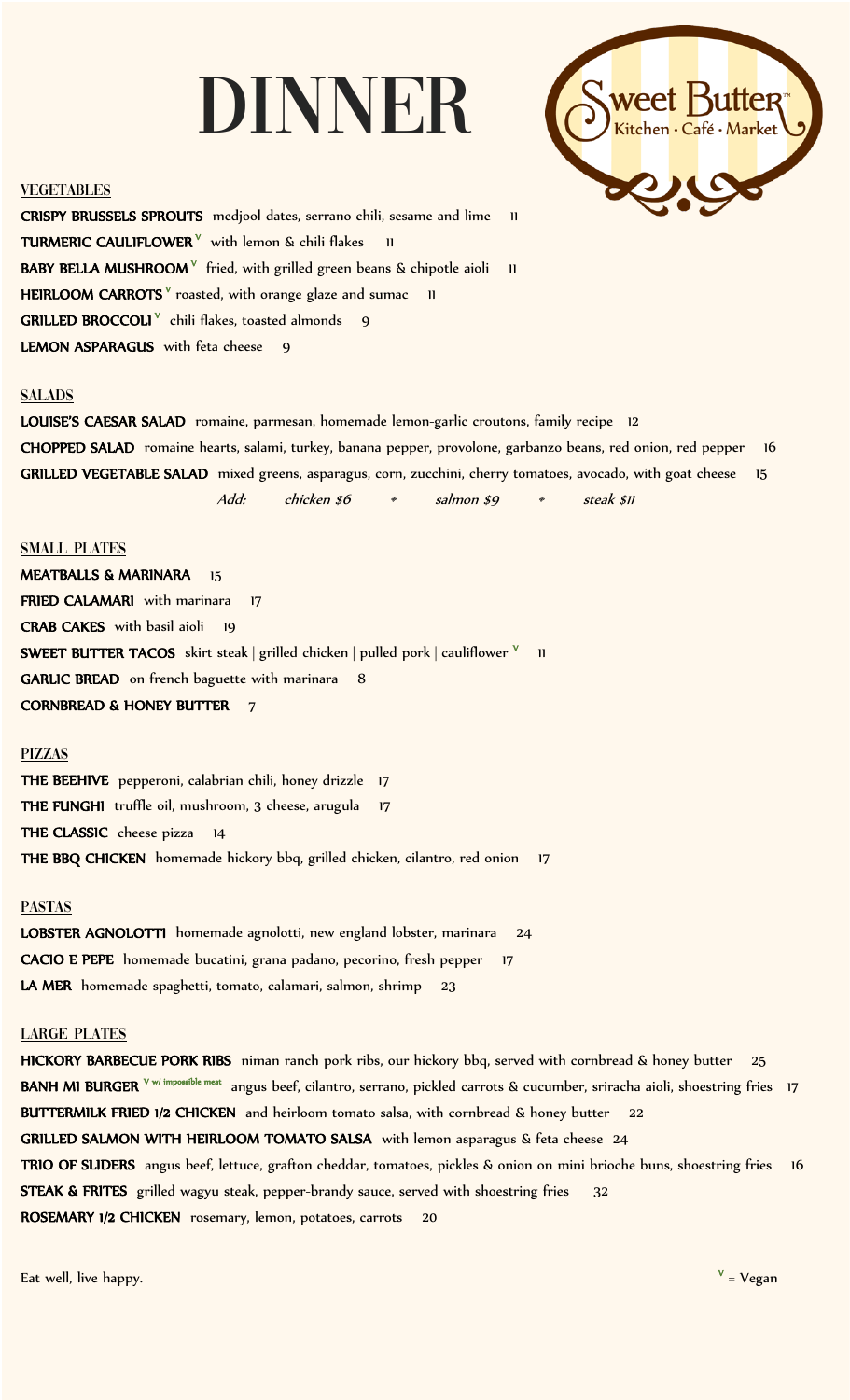# **DESSERT**

**DOUGHNUTS** sugar & cinnamon rolled with chocolate ganache & homemade whipped cream 12

> HOMEMADE ICE CREAM SANDWICH changes daily 8

BROWNIE A LA MODE warm caramel fleur de sel brownie, vanilla Ice cream, dulce de leche & walnuts 12

> BERRIES & HOMEMADE WHIPPED CREAM strawberries, blueberries, blackberries 12

> > SLICE OF CAKE changes daily 7

# KIDS MENU

GRILLED CHEESE pan de mie, tillamook cheese & shoestring fries 9

QUESADILLA flour tortilla with mozzarella and tillamook cheddar, with shoestring fries 9

> KIDS SLIDERS 2 sliders with ketchup & shoestring fries 11

> > BUTTER PASTA 11

**VEGGIES** carrots and celery sticks with ranch 6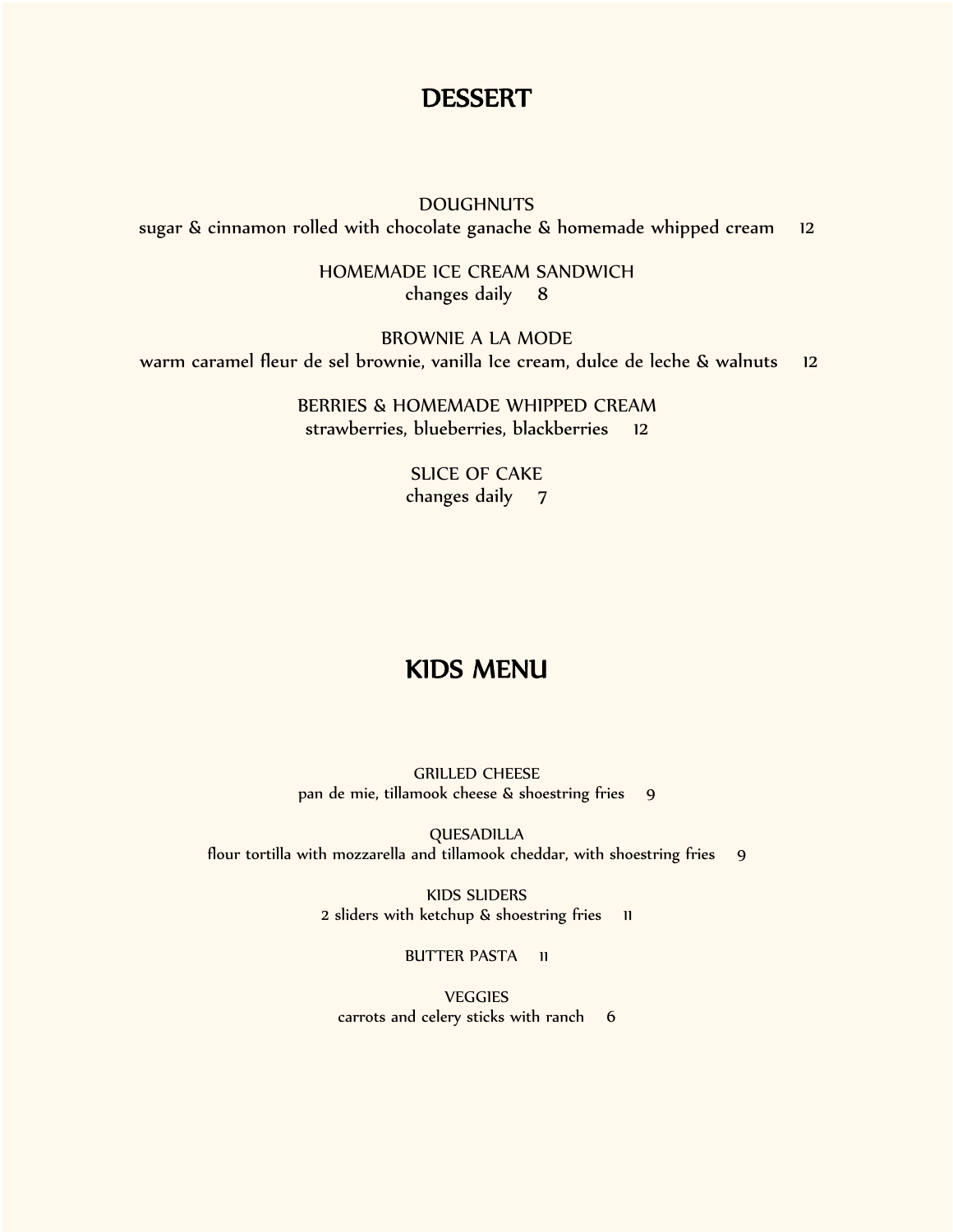

# **Wine**

| <b>Sparkling</b>                                                          |                    |                     |
|---------------------------------------------------------------------------|--------------------|---------------------|
| Mimosa Masia Salat Organic Cava & Fresh Squeezed Orange Juice             | <b>Glass</b><br>12 | <b>Bottle</b><br>39 |
| Joseph Masachs NV Brut Cava La Mas Fi   Catalonia, Spain                  | n                  | 39                  |
| Honey Bubbles NV Muscato d'Asti   Piedmont, Italy                         | 12                 | 44                  |
| Chateau La Coste NV Extra Brut Rose La Bulle   Provence, France           | 16                 | 59                  |
|                                                                           |                    |                     |
| Rosé + Orange                                                             |                    |                     |
| Rocher des Croix Rosé   2018 Grenache, Cinsault Blend   Provence, France  | Glass<br>12        | <b>Bottle</b><br>44 |
| Vincent   Orange Wine   2020, Pinot Gris   Willamette Valley, Oregon      | 18                 | 54                  |
| White                                                                     |                    |                     |
| Chateau du Fresne 2019 Sauvignon Blanc   Loire Valley, France             | Glass<br>12        | <b>Bottle</b><br>44 |
| Domaine de Ménard 2018 White Blend   Cotes de Gascogne, France            | 10                 | 36                  |
| Aether 2018 Chardonnay   Santa Maria Valley, California                   | 16                 | 59                  |
| Léon Beyer 2017 Riesling dry   Alsace, France                             |                    | 67                  |
| Clos de l'Ecotard 2017 Chenin Blanc La Haie Nardin   Loire Valley, France |                    |                     |
|                                                                           |                    |                     |
| <b>Red</b>                                                                |                    |                     |
| Pali Wine Co. 2017 Pinot Noir Riviera   Sonoma Coast, California          | <b>Glass</b><br>13 | <b>Bottle</b><br>48 |

Textbook 2017 Cabernet Sauvignon | Napa, California 18 68

Domaine Laurent Gauthier 2016 Gamay "Cote du Py" Morgan | Beaujolais, France 48

| <b>Beer</b>                                        |                                                                        |  |  |  |
|----------------------------------------------------|------------------------------------------------------------------------|--|--|--|
| <b>Saison Dupont</b> Farmhouse Ale (Belgium) 7     | <b>Du Bocq Brewery</b> Blanche de Namur Witbier (Belgium) 8            |  |  |  |
| <b>Offshoot Beer Co.</b> Hazy IPA Relax (France) 8 | <b>Brouwerij Lindemans</b> Oude Gueze Cuveé René 750ML (Belgium)<br>16 |  |  |  |
| Pinkus Muller Organic Hefeweizen (Germany) 9       | <b>Grupo Modelo</b> Especial (México) 6                                |  |  |  |
| <b>Clos Normand Brut Cider 750ML (France)</b> 16   | <b>Michelada</b> Modelo, Lime, Wercester, Clamato, Tajin Rim 9         |  |  |  |